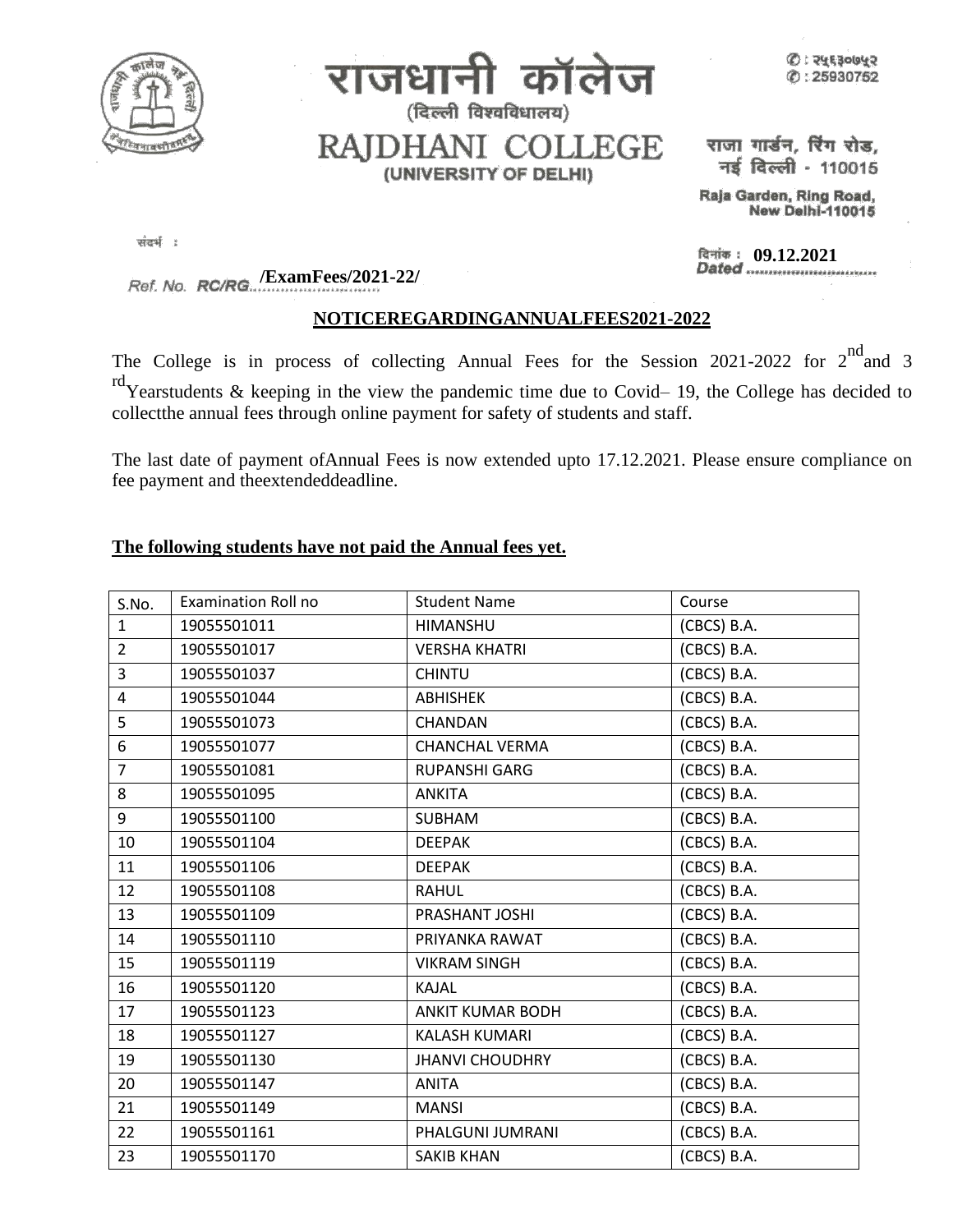| 24 | 19055501195 | SAHIL SHARMA           | (CBCS) B.A.          |
|----|-------------|------------------------|----------------------|
| 25 | 19055501244 | <b>INDER KUMAR</b>     | (CBCS) B.A.          |
| 26 | 19055501253 | <b>NANDU</b>           | (CBCS) B.A.          |
| 27 | 19055501292 | PANKAJ VERMA           | (CBCS) B.A.          |
| 28 | 19055501363 | <b>SUJAAN GURJAR</b>   | (CBCS) B.A.          |
| 29 | 19055501372 | MEGHA                  | (CBCS) B.A.          |
| 30 | 19055501394 | <b>NIKHIL</b>          | (CBCS) B.A.          |
| 31 | 19055504003 | <b>MANSI VAISH</b>     | (CBCS) B.COM(HN)     |
| 32 | 19055504007 | DIVYA WADHWA           | (CBCS) B.COM(HN)     |
| 33 | 19055504045 | <b>KANISHKA NEGI</b>   | (CBCS) B.COM(HN)     |
| 34 | 19055504117 | <b>MITALI JAIN</b>     | (CBCS) B.COM(HN)     |
| 35 | 19055504200 | HARSHUL KHARBANDA      | (CBCS) B.COM(HN)     |
| 36 | 19055504207 | SHUBHAM KHANDELWAL     | (CBCS) B.COM(HN)     |
| 37 | 19055504219 | <b>RIYA GROVER</b>     | (CBCS) B.COM(HN)     |
| 38 | 19055510039 | PRINCE ASHISH          | (CBCS) B.A.ECO       |
| 39 | 19055510041 | <b>VISHWAS SAXENA</b>  | (CBCS) B.A.ECO       |
| 40 | 19055510059 | NISHIKA RAJORA         | (CBCS) B.A.ECO       |
| 41 | 19055510073 | ABHAS BARMA            | (CBCS) B.A.ECO       |
| 42 | 19055511016 | PREETI KUMARI          | (CBCS) B.A.ENG       |
| 43 | 19055511031 | PARUL KUNDAL           | (CBCS) B.A.ENG       |
| 44 | 19055511035 | <b>UMANG JINDAL</b>    | (CBCS) B.A.ENG       |
| 45 | 19055516029 | <b>CHETNA SHARMA</b>   | (CBCS) B.A.HIN       |
| 46 | 19055516033 | <b>HASEENA</b>         | (CBCS) B.A.HIN       |
| 47 | 19055516035 | AMAN                   | (CBCS) B.A.HIN       |
| 48 | 19055518016 | RAJNEETA               | (CBCS) B.A.HIS       |
| 49 | 19055518054 | <b>SACHIN</b>          | (CBCS) B.A.HIS       |
| 50 | 19055518065 | NADEEM IQBAL           | (CBCS) B.A.HIS       |
| 51 | 19055527048 | <b>FAISAL</b>          | (CBCS) B.A.POLSC     |
| 52 | 19055527066 | <b>MUSKAN RAJPUT</b>   | (CBCS) B.A.POLSC     |
| 53 | 19055529001 | NIRMAL KUMAR           | (CBCS) B.A.SANS      |
| 54 | 19055529007 | <b>RITIK</b>           | (CBCS) B.A.SANS      |
| 55 | 19055529042 | ROHIT BHADANA          | (CBCS) B.A.SANS      |
| 56 | 19055529050 | <b>ROHAN</b>           | (CBCS) B.A.SANS      |
| 57 | 19055529054 | <b>TARUN CHOUDHARY</b> | (CBCS) B.A.SANS      |
| 58 | 19055557058 | <b>ZEESHAN HAIDER</b>  | (CBCS) B.SC.CHEM     |
| 59 | 19055558036 | <b>DURGESH</b>         | (CBCS) B.SC.ELEC SCI |
| 60 | 19055558039 | <b>BISHAN LAL</b>      | (CBCS) B.SC.ELEC SCI |
| 61 | 19055563017 | <b>ABHISHEK KUMAR</b>  | (CBCS) B.SC.MATH     |
| 62 | 19055563030 | <b>AVINASH SHUKLA</b>  | (CBCS) B.SC.MATH     |
| 63 | 19055563068 | PANKAJ SHARMA          | (CBCS) B.SC.MATH     |
| 64 | 19055567007 | SARANSH SHARMA         | (CBCS) B.SC.PHY      |
| 65 | 19055567024 | ASHWANI KUMAR          | (CBCS) B.SC.PHY      |
| 66 | 19055567040 | ROHIT KUMAR YADAV      | (CBCS) B.SC.PHY      |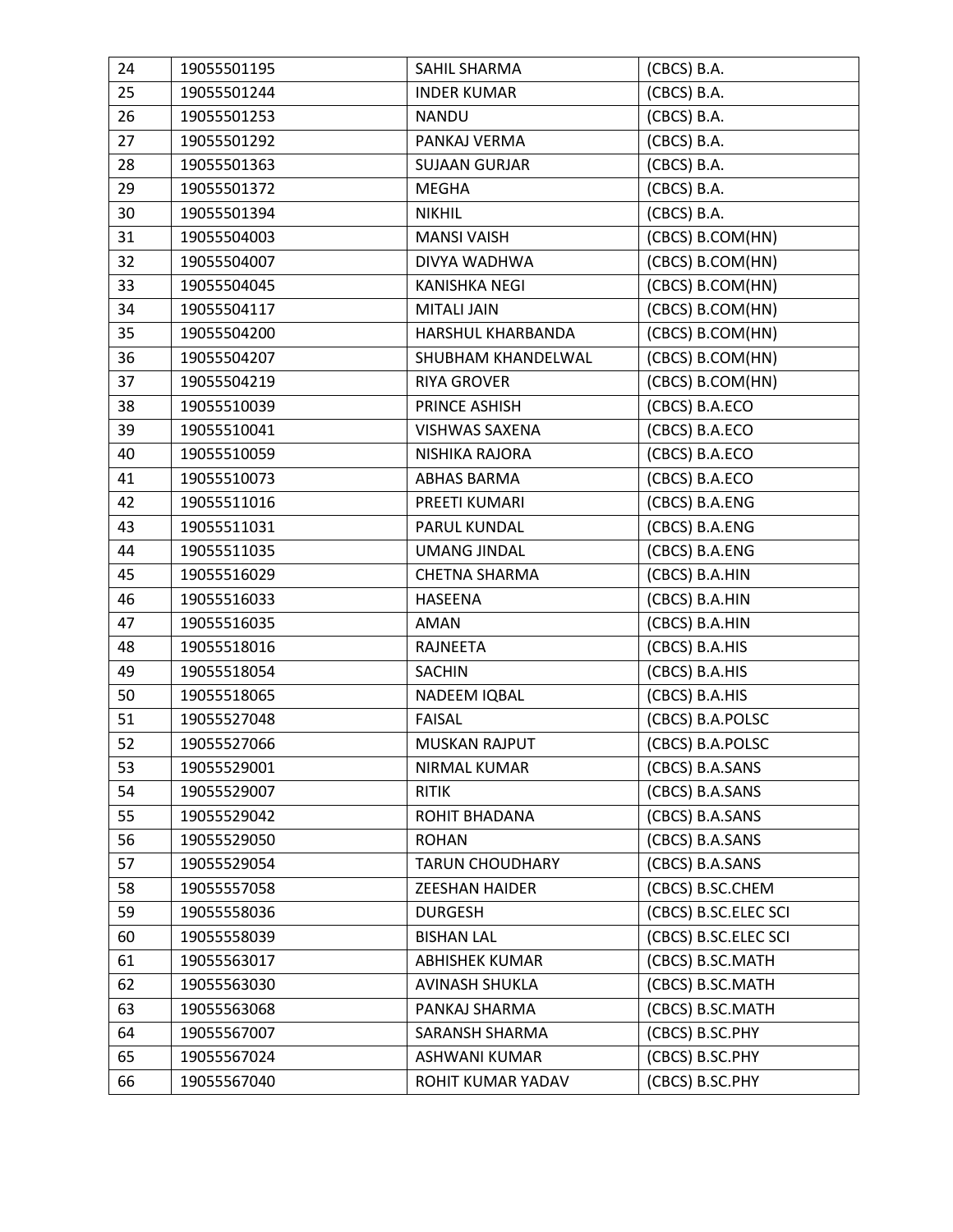| 67  | 19055567047 | <b>ANKIT JOON</b>      | (CBCS) B.SC.PHY     |
|-----|-------------|------------------------|---------------------|
| 68  | 19055567066 | <b>OMKAR DHINGRA</b>   | (CBCS) B.SC.PHY     |
| 69  | 19055567072 | <b>PARAS PANT</b>      | (CBCS) B.SC.PHY     |
| 70  | 19055582008 | <b>NAVEEN</b>          | (CBCS) B.SC. PHYSCI |
| 71  | 19055582033 | <b>MAUZIM</b>          | (CBCS) B.SC. PHYSCI |
| 72  | 19055582085 | JAYANT KUMAR NAIK      | (CBCS) B.SC. PHYSCI |
| 73  | 19055582097 | <b>OVAISUL ISLAM</b>   | (CBCS) B.SC. PHYSCI |
| 74  | 19055584002 | <b>VIVEK CHAUHAN</b>   | (CBCS) B.SC.INDCHE  |
| 75  | 19055584039 | <b>TANISH VASHISTH</b> | (CBCS) B.SC.INDCHE  |
| 76  | 20055501016 | Aman                   | (CBCS) B.A.         |
| 77  | 20055501033 | Anshumrathour          | (CBCS) B.A.         |
| 78  | 20055501080 | <b>ISHITA SHUKLA</b>   | (CBCS) B.A.         |
| 79  | 20055501088 | <b>KANIKA SHARMA</b>   | (CBCS) B.A.         |
| 80  | 20055501102 | Lavkumaryadav          | (CBCS) B.A.         |
| 81  | 20055501113 | Muskan Khan            | (CBCS) B.A.         |
| 82  | 20055501172 | <b>ROSHAN KUMAR</b>    | (CBCS) B.A.         |
| 83  | 20055501182 | Sahil Roy              | (CBCS) B.A.         |
| 84  | 20055501211 | skarmaEashySonam       | (CBCS) B.A.         |
| 85  | 20055501228 | <b>Vikas Singh</b>     | (CBCS) B.A.         |
| 86  | 20055501281 | Raja                   | (CBCS) B.A.         |
| 87  | 20055501282 | <b>RINKI</b>           | (CBCS) B.A.         |
| 88  | 20055501284 | Rohitkumar             | (CBCS) B.A.         |
| 89  | 20055501290 | Sahil                  | (CBCS) B.A.         |
| 90  | 20055501293 | Sarveshnandan          | (CBCS) B.A.         |
| 91  | 20055504039 | <b>DAKSH KWATRA</b>    | (CBCS) B.COM        |
| 92  | 20055504058 | Jasmine kaurkohli      | (CBCS) B.COM        |
| 93  | 20055504157 | Yash Gupta             | (CBCS) B.COM        |
| 94  | 20055504177 | Nissarhussain          | (CBCS) B.COM        |
| 95  | 20055510002 | Anshukundal            | (CBCS) B.A.ECO      |
| 96  | 20055511004 | AISHWARYA JHANJI       | (CBCS) B.A.ENG      |
| 97  | 20055511008 | <b>ANVI</b>            | (CBCS) B.A.ENG      |
| 98  | 20055511029 | NazimTanveer           | (CBCS) B.A.ENG      |
| 99  | 20055511037 | SkarmaTashichonzom     | (CBCS) B.A.ENG      |
| 100 | 20055511050 | DICHAMGAI GONMEI       | (CBCS) B.A.ENG      |
| 101 | 20055516012 | ANTIMA YADAV           | (CBCS) B.A.HIN      |
| 102 | 20055516027 | Paraskotia             | (CBCS) B.A.HIN      |
| 103 | 20055518053 | MUNAZIL MOHI UD DIN    | (CBCS) B.A.HIS      |
| 104 | 20055527011 | <b>CHAMPA DEVI</b>     | (CBCS) B.A.POLSC    |
| 105 | 20055527030 | MANTOSH KUMAR MANDAL   | (CBCS) B.A.POLSC    |
| 106 | 20055527047 | SASTIKA AGRAWAL        | (CBCS) B.A.POLSC    |